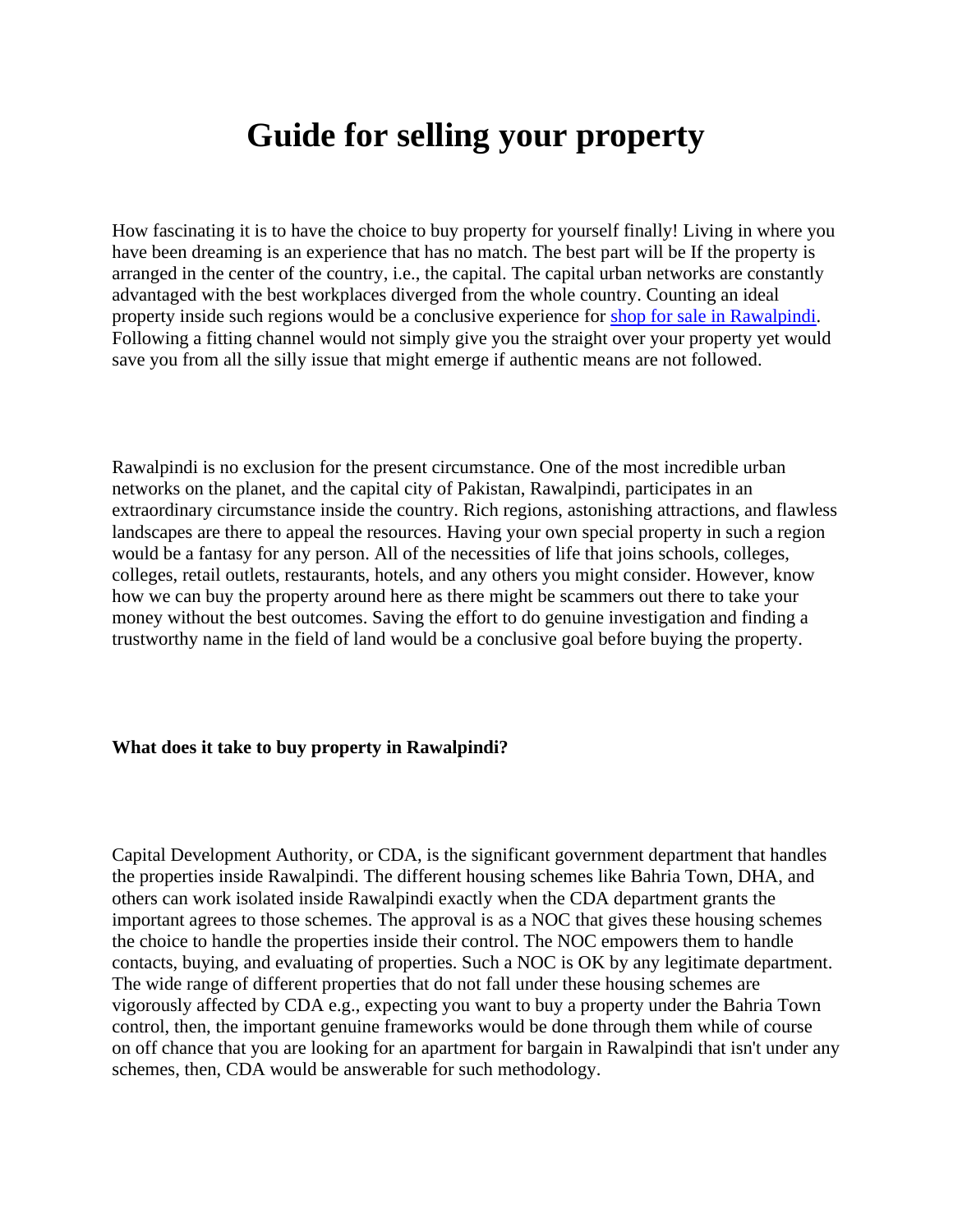### **An interest for Food Lovers**

Accepting that you're a food darling, Rawalpindi is the best spot to find an apartment for bargain here. Permit me to tell you that Rawalpindi has Monal restaurants, Savor food, Chaaye Khana, and Baau'z bistro, top-class renowned brands to interest their customers with mainland and desi food assortments. The best tea or doodh-pati with delectable pancakes in a comfortable bistro would reliably be remembered after a debilitating scene of traveling. Rawalpindi is rich with such bistros. You can take your accessory for some tea from Chaaey khana to go through a memorable evening. In addition, If you're living in Rawalpindi, you will have self-serving bistros with entrancing yellow lights illuminated all around that are several moments' drive away from your apartment.

### **Charming Shopping Malls**

Retail outlets are routinely captivation for women and children. Malls in Rawalpindi attract many customers because of their in all cases workplaces. Women are much of the time charmed and reliably ready to search for their dearest brands. Rawalpindi is an optimal spot for women as indicated by this perspective. To have an apartment in Rawalpindi means you are fortunate to benefit of the large number of gifts of life in one city. Comfortable and comfortable apartments with adjoining bold and stimulating spots like safari parks, mountain trails, workmanship displays, and social inheritance networks close by secure and safe roads, malls with worldwide brands, and best education for youngsters. Trust me when I say that Rawalpindi is the place where your fantasies come substantial.

#### **Best Career Options**

Is it precise to say that you are searching for the best job opportunity for your children? Get an apartment in Rawalpindi to fulfill your fantasies for your adolescents. Starting education with